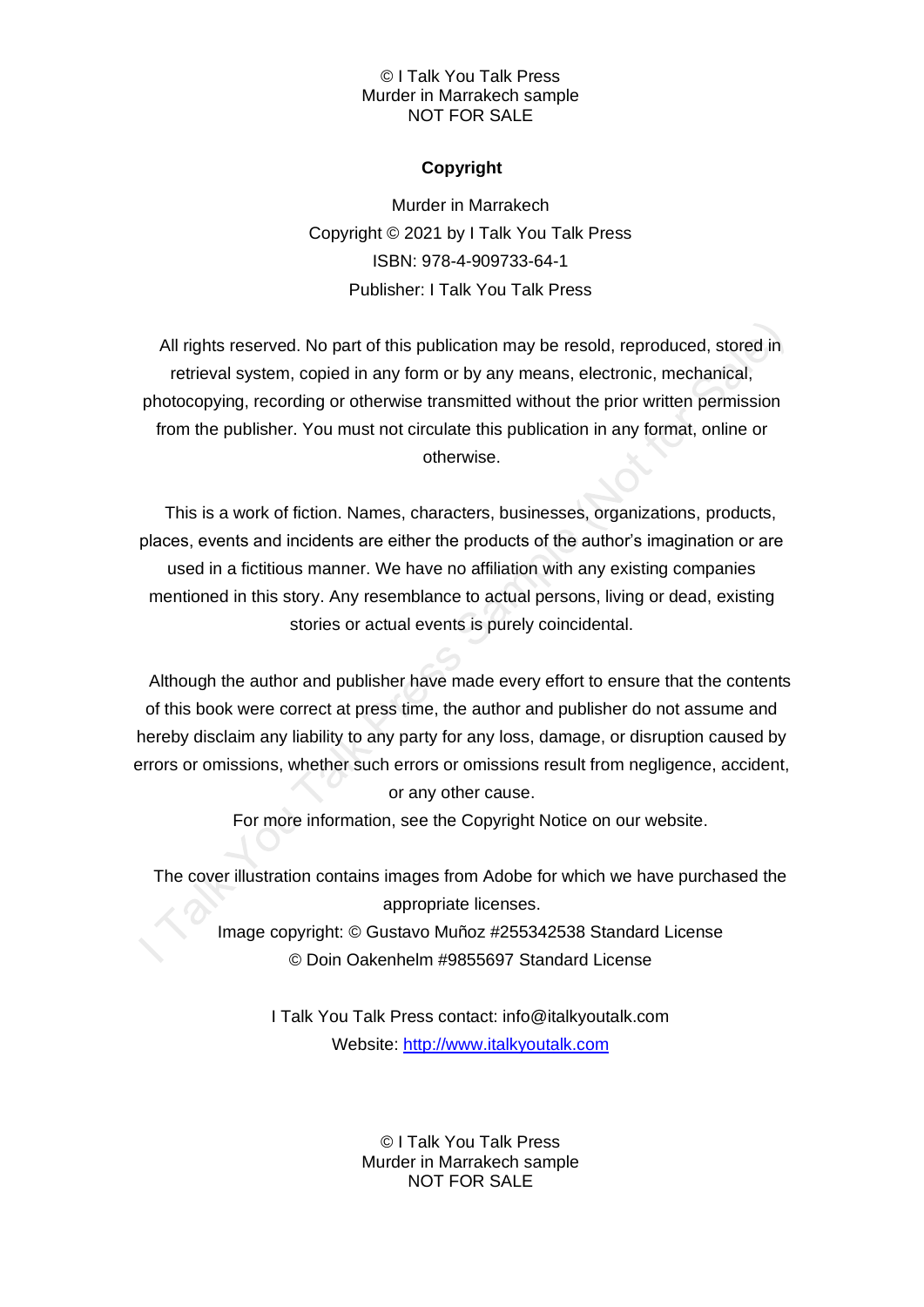#### © I Talk You Talk Press Murder in Marrakech sample NOT FOR SALE

## **Chapter One**

Julie Norton looked out of her hotel room window. Her hotel room was on a high floor, so she had a great view. There were sand-coloured buildings everywhere. She could see across the roofs of the houses. The roofs were flat. The sun was bright. It looked hot outside.

*I'm in Marrakech in Morocco,* she thought. *This is going to be a great trip. The weather is better here than in England.* 

Julie was an interior designer. She designed rooms in people's houses. She selected the colours, and the items, such as carpets, paintings, sofas, and chairs. She loved her job. Her new client was very rich. He lived in London. He wanted items from Marrakech in his living room. He wanted a carpet, some lamps, and a decoration for the wall. He paid for Julie to go to Marrakech. Julie planned to go to the souks. The souks are markets in Marrakech. They sell many items – carpets, lamps, clothes, spices…everything.

It was 2:00pm. *It's too hot to go outside,* thought Julie. *I will have some mint tea in the hotel cafe, and read a book. I'll go to the souks when it is cooler, at about 5:00pm.*

Julie picked up her book and walked out of her hotel room and closed the door. The door locked automatically. She got into the elevator and went down to the ground floor.

"Good afternoon, madam," said the man on the front desk.

"Good afternoon," said Julie. She went to the small café and sat down. It was dark and cool. The air conditioner was on. She ordered some mint tea and opened her book. The book was a guidebook to Marrakech's souks. She looked at the pictures.

*This is going to be a great experience,* she thought.

The waiter brought her tea, and she spent a few hours in the café, reading and thinking about the design for the man's house. She looked at her watch. It was nearly 5:00pm.

*I'll go to the souks now,* she thought. She paid for her tea, and put the guidebook in her bag. She walked out of the hotel. Julie was wearing a long cotton dress and sandals. It was still hot. She walked through the narrow streets. There were brown houses and buildings on both sides of the streets. Some children were playing in the streets. She saw some women sitting outside a house. She looked at her map.

*The souks are very near,* she thought. Soon, she arrived at the souks.

© I Talk You Talk Press Murder in Marrakech sample NOT FOR SALE